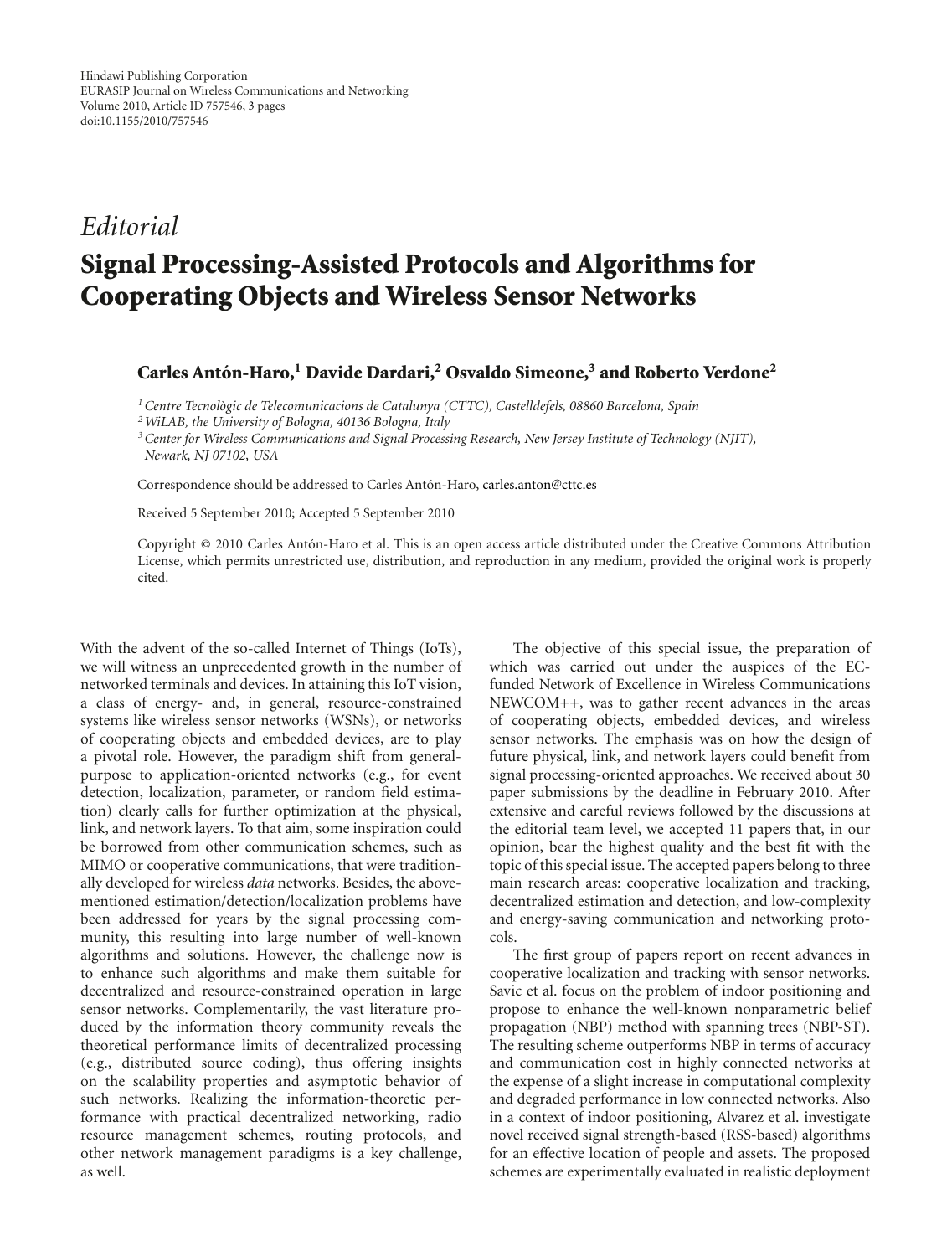scenarios comprising a number of ZigBee nodes. The variability of RSS measurements due to multipath propagation effects and non-line-of-sight conditions is partly mitigated by resorting to calibration and weighting techniques based on the difference between the free space field decay law and the measured RSS. In relation with this, the determination of the actual location of the sensor nodes in a network is a very relevant problem which is addressed by the third paper in this group. Fang et al. and Pang propose an innovative radio frequency-based localization algorithm, called Kcdlocation, which leverages on the knowledge of the geographical location of a limited number of anchor nodes. This scheme is suitable for wireless sensor networks, mostly for grid and linear topologies, deployed with a known coordinate database. Performance is mainly assessed in terms of positioning accuracy, scalability and fault tolerance.

The next group of papers revolve around the concepts of decentralized estimation and detection. Specifically, Matamoros and Antón-Haro study the problem of random field *estimation* in two scenarios of interest, namely, delayconstrained and delay-tolerant networks. They extensively analyze the distortion associated to a number of encoding schemes operating with and without side information at the decoder, find closed-form expressions of the optimal number of samples to be encoded in each timeslot, and identify a number of interesting distortion-buffer occupancy tradeoffs. The paper by Chaudhary and Vandendorpe, focuses on the design of adaptive power allocation schemes for decentralized parameter *estimation* with spatially correlated data and (possibly) imperfect channel state information. Here, the fusion center adopts a linear minimum mean-squared error criterion for the reconstruction distortion which turns out to be a convex function of the transmit powers. On that basis, the authors propose a novel design based on a successive approximation (the solution does not admit an analytical expression) of the LMMSE distortion, which turns out to be computationally efficient and exhibits excellent convergence properties. Next, we move on two more papers on decentralized *detection* with sensor networks. In their paper, Martalò and Ferrari address the problem of monitoring the *perimeter* of an area of interest in order to detect, for example, leakage of dangerous substances, which can be modeled as a onedimensional edge detection problem. The authors derive the minimum mean square error detection rule at the fusion center (with or without noisy communication links) and then they propose a suboptimum detection algorithm with reduced computational complexity. Two cases of interest are addressed, namely, *analog*-like and 1-bit quantized sensor observations. Next, Martalò et al. analyze the impact of sensor *clustering* strategies on decentralized detection. In this scenario, local decisions made by the cluster-heads are followed by a (final) decision at the access point. The error decision probability, for which the authors derive an analytical expression, takes into account the effects of noisy communication links *and* packet collisions associated to the IEEE 802.15.4 MAC protocol.

Finally, we shift our attention on a number of papers more focused on communications and networking aspects. The work by Avram et al. deals with *low-complexity* cooperative transmission strategies suitable for their implementation in resource-constrained relays. More precisely, the authors propose a novel Quantize-and-Forward scheme in which the relay estimates and compensates for the rotation caused by the source-relay channel, before quantizing the phase of the received M-PSK data symbols. This does not significantly increase the complexity of the relay terminals but, interestingly, channel estimation at the destination is greatly simplified. Besides, the destination applies the Expectation-Maximization algorithm to improve the estimates of the source-destination and relay-destination channels. The emphasis in the paper by Campobello, Serrano et al. is the reduction of *energy consumption* in sensor networks. The starting point is a low-complexity packet splitting forwarding technique, based on the Chinese Remainder theorem, which was proposed by the authors in a previous work. The interest here lies on the investigation of a number of tradeoffs in terms of energy efficiency and reliability of the proposed forwarding scheme when duty-cycling techniques are considered. Kliks et al. study the problem of communicating over a distributed MIMO interference channel, which includes OFDM as a special case. Focusing on suboptimal power allocation and transmission strategies, where interference is treated as noise and time-sharing is allowed, the authors investigate game-theoretic concepts to achieve optimal rates via correlated equilibrium. A Vickrey-Clarke-Groves (VCG) mechanism design approach is then adopted to design cost functions that allow correlated equilibrium points to be achieved with some overhead information exchange among users. Finally, a self-learning algorithm based on regret-matching is proposed that converges to the solution points in the correlated equilibrium set in a distributed fashion. Last, but not least, García-Otero et al. investigate *security* aspects in geographic routing protocols for ad-hoc and sensor networks. By resorting to innovative localization techniques and isolation schemes, intruders can be accurately identified and positioned. This information, in combination with a distributed trust model, is then used in order to prevent a number of routing attacks. The proposed secure routing protocols have been implemented and experimentally evaluated on a real-world sensor network.

We would like to take this opportunity to thank the authors of all submitted papers (both those that were accepted and those that, regrettably, could not be included) for considering our special issue for disseminating their work. We are also very grateful to the numerous reviewers who refereed the manuscripts in a timely manner and provided valuable feedback to the authors: this definitely helped improve their quality. Moreover, we are indebted to authors and reviewers alike for the effort they put in keeping the deadlines set by editorial requirements. We would also like to thank the devoted staff of Hindawi for their high level of professionalism and valuable assistance through the entire editing process, and the Editor-in-Chief of the journal, Prof. Vandendorpe, for trusting us with this important assignment and helping us to fulfill it successfully. Last but not least, we thank the members of NEWCOM++ for their collaboration in submitting high-quality papers to this special issue.